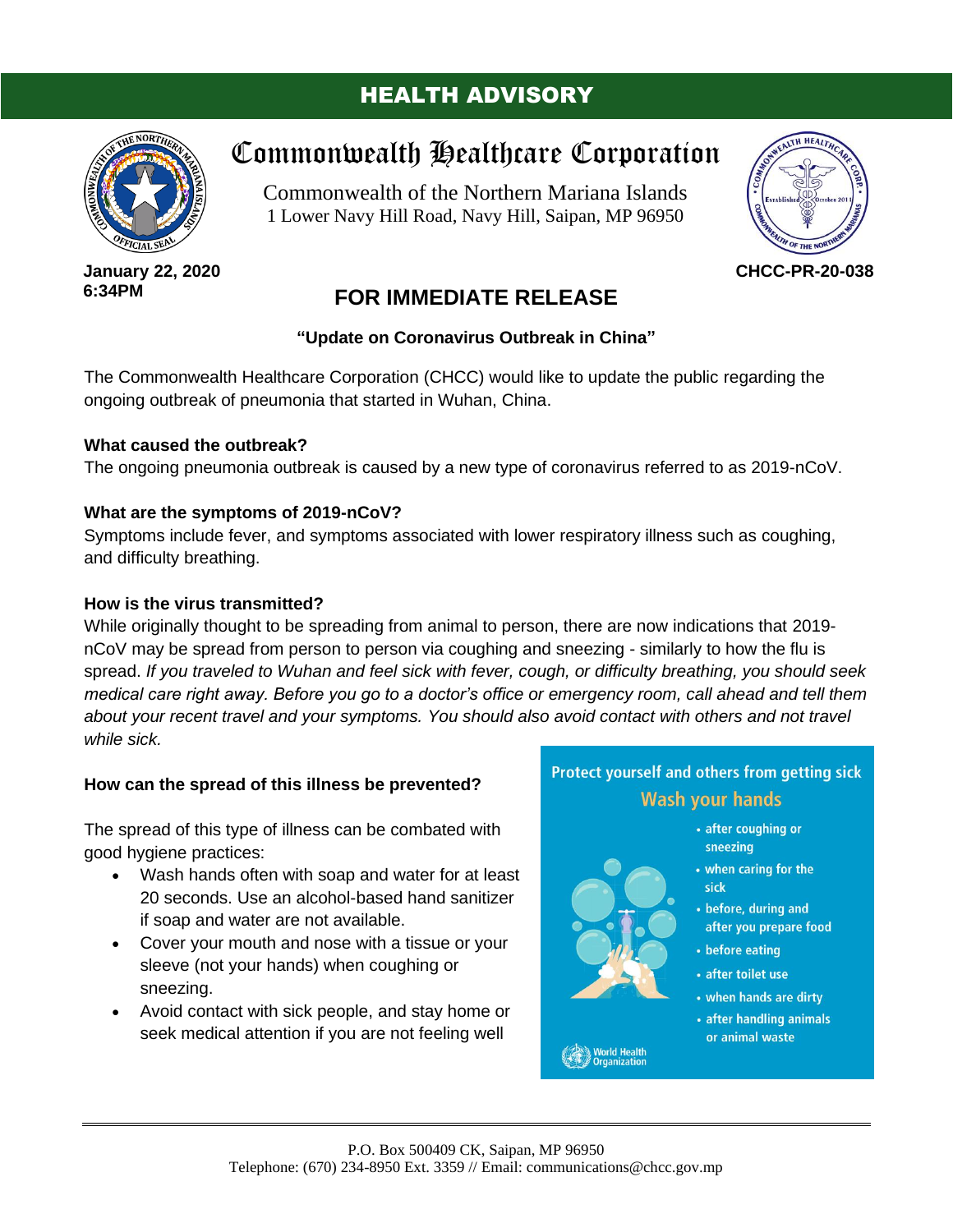#### Travelers to Wuhan should also avoid contact with live animals and thoroughly cook meat and eggs. **Where have cases of the virus been found?**

As of this release, according to the CDC, almost 300 cases have been identified in China, with several deaths reported. Exported cases have also been identified in Japan, Thailand, and South Korea.

According to a media release from the Centers for Disease Control and Prevention (CDC) on Tuesday, January 21, 2020 (Wednesday, January 22 in the CNMI), the first travel-related case of 2019-nCoV has been identified in the mainland United States. The patient had recently returned to Washington state from Wuhan, and is currently being treated for the illness.

#### **What precautionary measures are being taken by the CHCC?**

The CHCC Public Health and Hospital Emergency Preparedness Program (PHEP) is continuing to work with customs and border control officials at the Saipan Airport and ports of entry to screen passengers arriving from affected areas.

The airport screening takes place in two stages. First, a customs official is provided a flight manifest for incoming flights, which identifies passengers and the places they had recently traveled to or from. Customs then informs PHEP of incoming arrivals from affected areas, such as Wuhan. PHEP surveillance staff go to the airport to question these passengers about recent travel and any symptoms they may be experiencing. This information is used to determine whether the individual should seek further care. If a potential case is identified, PHEP staff will notify the Department of Fire and Emergency Services (DFEMS) for transport of the patient to the CHCC. The CHCC can then initiate protocols for a potential infectious disease case, ensuring that the patient can be treated and isolated in such a way that protects them, the staff, and other patients at the hospital.

The risk from these outbreaks depends on characteristics of the virus, including whether and how well it spreads between people, the severity of resulting illness, and the medical or other measures available to control the impact of the virus (for example, vaccine or treatment medications). There is much more to learn about how the 2019-nCoV virus spreads, severity of associated illness, and other features of the virus. Investigations are ongoing, and further updates on the situation and how it pertains to the CNMI will be released from the CHCC as they become available. Although outbreaks of new virus infections among people are always of public health concern, according to the CDC release, the immediate health risk from 2019-nCoV to the general American public is considered low at this time.

You can also learn more about the developing situation from the CDC or WHO:

- <https://www.cdc.gov/coronavirus/2019-nCoV/summary.html>
- <https://www.who.int/health-topics/coronavirus>

For more information, please contact the PHEP surveillance unit at (670)234-8950.